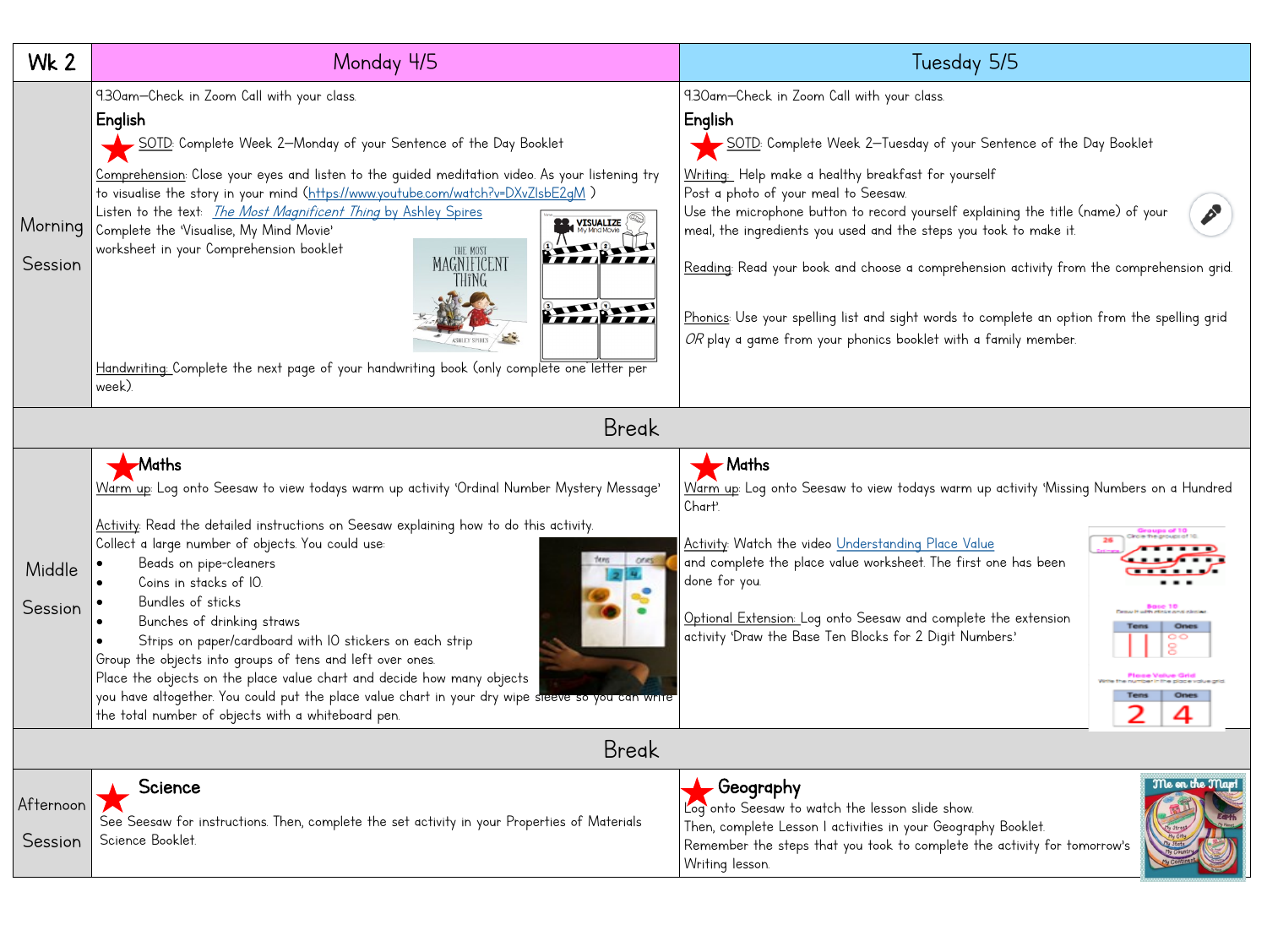| <b>Wk 2</b>          | Wednesday 6/5                                                                                                                                                                                                                                                                                                                                                                                                                                                                                                                                                                                                                                        | Thursday 7/5                                                                                                                                                                                                                                                                                                                                                                                                                                                                                                                                                                                                            |  |  |
|----------------------|------------------------------------------------------------------------------------------------------------------------------------------------------------------------------------------------------------------------------------------------------------------------------------------------------------------------------------------------------------------------------------------------------------------------------------------------------------------------------------------------------------------------------------------------------------------------------------------------------------------------------------------------------|-------------------------------------------------------------------------------------------------------------------------------------------------------------------------------------------------------------------------------------------------------------------------------------------------------------------------------------------------------------------------------------------------------------------------------------------------------------------------------------------------------------------------------------------------------------------------------------------------------------------------|--|--|
| Morning<br>Session   | 9.30am-Check in Zoom Call with your class.<br>English<br>SOTD: Complete Week 2 -Wednesday of your Sentence of the Day Booklet<br>Writing: Post a photo of your Geography activity from yesterday to Seesaw.<br>Use the microphone button to record yourself explaining the title (name) of the<br>$\mathcal{L}$<br>activity, the materials you used and the steps you took to make it.<br>Reading: Read your book and choose a comprehension activity from the comprehension grid.<br>Phonics: Use your spelling list and sight words to complete an option from the spelling grid OR<br>play a game from your phonics booklet with a family member. | 9.30am-Check in Zoom Call with your class.<br>English<br>SOTD: Complete Week 2 -Thursday of your Sentence of the Day Booklet<br>Writing: Post a photo of your artwork from yesterday to Seesaw.<br>Use the microphone button to record yourself explaining the title (name) of your<br>artwork, the materials you used and the steps you took to make it.<br>Reading: Read your book and choose a comprehension activity from the comprehension grid.<br>Phonics: Use your spelling list and sight words to complete an option from the spelling grid<br>OR play a game from your phonics booklet with a family member. |  |  |
| <b>Break</b>         |                                                                                                                                                                                                                                                                                                                                                                                                                                                                                                                                                                                                                                                      |                                                                                                                                                                                                                                                                                                                                                                                                                                                                                                                                                                                                                         |  |  |
| Middle<br>Session    | $\blacktriangleright$ Maths<br>Warm up: Log onto Seesaw to view todays warm up activity 'Missing Ordinal Numbers on a<br>Calendar.'<br>Activity: Play Place Value Basketball<br>'Place Value Spin' Worksheet: Using a paperclip and pencil as a<br>spinner, spin tens and ones on the game board.<br>Write the tens and ones on the worksheet and the whole number<br>in the circle. Spin again until the worksheet is complete.<br>Optional Extension:<br>Complete the worksheet 'Place Value Scavenger Hunt'<br>You could cut out numbers from magazines, newspapers, food labels, packages or any printed<br>material that has numbers            | $\blacktriangleright$ Maths<br>Warm up: Log onto Seesaw to view todays warm up activity 'Partitioning Teen Numbers into<br>tens and ones.'<br>Activity: Log onto Seesaw to view the 'How to Partition Tens and Ones' PowerPoint.<br>Complete the worksheet 'Roll It, Make It, Expand It'<br>Optional Extension: Log onto Seesaw to see<br>how to make a Partitioning Foldable.<br>anan<br>Bad<br>$10 + 3$<br>$\overline{\mathbf{3}}$<br>ones<br>tens                                                                                                                                                                    |  |  |
| <b>Break</b>         |                                                                                                                                                                                                                                                                                                                                                                                                                                                                                                                                                                                                                                                      |                                                                                                                                                                                                                                                                                                                                                                                                                                                                                                                                                                                                                         |  |  |
| Afternoon<br>Session | Art<br><b>ART</b><br>Choose an activity from the Art Activity Grid.<br>ERM <sub>2</sub><br>Remember the steps that you took to complete the activity for tomorrow's writing<br><b>Name:</b><br>Lesson.                                                                                                                                                                                                                                                                                                                                                                                                                                               | Health and Well-being<br>HOM COM ME K66b ONS BORGET H60MH7.<br>There are 4 main things we can do to be health-<br>Watch the video What do humans need to stay healthy? on Seesaw.<br>Complete page 2 of mini book by writing and drawing 4 ways that<br>you can stay healthy.                                                                                                                                                                                                                                                                                                                                           |  |  |